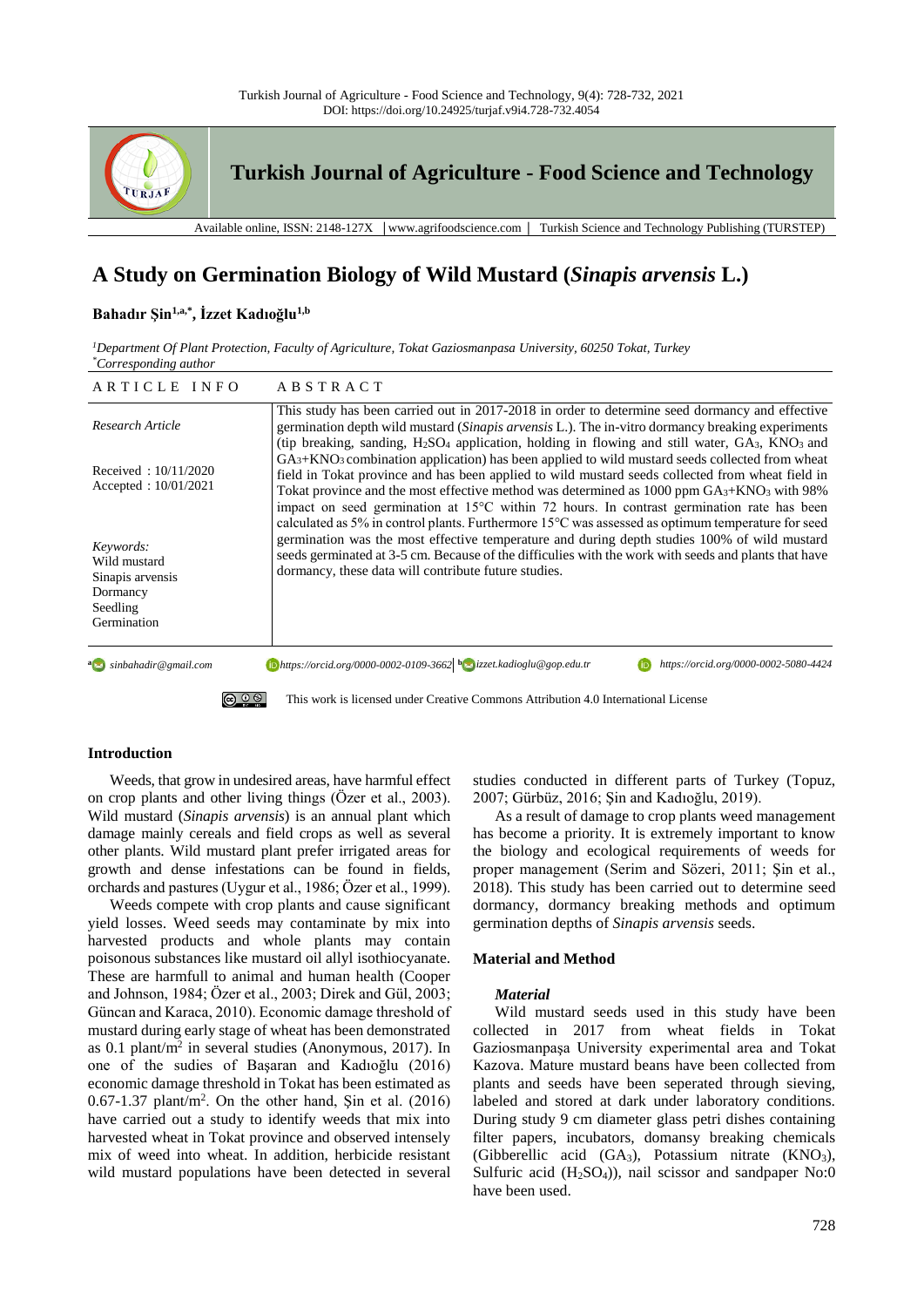## *Method*

## *Determination of Optimum Germination Temperature of Wild Mustard (S. arvensis* L.*)*

An experiment was arranged to find optimum germination temperature of freshly collected wild mustard seeds. Studies have been carried out in 9 cm petri dished and 2-fold Whatman filter paper were placed inside each dish. A total of 25 seeds were placed into each petri dish and about 3 ml sterile water was added to intiate germination. The petri dishes have been stored in incubator at 5, 10, 15, 20, 25, 30 and 35°C'and 16/8 (day/night) for 30 days. The experiment has been arranged as randomised plot design with 4 replicates and 2 repeats. The germination has been approved when the plant lenght reached to 0.5 cm (Uygur and Koch, 1990; Üremiş and Uygur, 1999).

*Dormancy Breaking Studies in Wild Mustard (S. arvensis* L*.)* 

Dormancy breaking studies of wild mustard (*S. arvensis*) seeds have been performed based on standart domnacy breaking methods of ISTA (2016). 3 months old wild mustard seeds were used in the experiment. The following methods have been used;

- Soak in Sulphuric acid (H2SO4) (15, 30, 45, 60, 90, 120 sec., 3, 5, 10, 15 min),
- Tip breaking method
- Sand application
- Folding method (7, 15, 30, 50 and 60 days)
- Soak in still water (24, 48 and 72 hours)
- Soak in flowing water (24, 48 and 72 hours)
- Gibberellic acid  $(GA_3)$  application at different doses (500, 750, 1000, 1500 and 2000 ppm) and with different methods (dipping out, soak and keep in solution, apply with irrigation water).
- Potassium nitrate  $(KNO<sub>3</sub>)$  application
- Gibberellic acid  $(GA_3)$  and Potassium nitrate  $(KNO_3)$ application
- Non applied control

The experiment has been arranged as randomised plot design with 4 replicates and 2 repeats. The germination studies have been carried out in 9 cm petri dished and 2 fold Whatman filter paper were placed inside each petri dish in order to create humidity. About 3 ml sterile water was added to each petri dish to intiate germination. During experiments 20 seed were placed into each petri dish. Petri dishes have been stored at 15°C'and 16/8 (day/night) for 30 days. Seeds have been considered to be germinated when the radicule was 2 mm in length. After the applications, the results were subjected to Tukey test with the SPSS package program and the differences were revealed according to the P≤0.05 significance level.

*Sulphuric Acid Application (H2SO4)*

The first step of the study was to arrange the homogenisity of collected seeds by sellection. Before the sulphuric acid application, the selected seeds were separated by 150 for each application and subjected to 96% suphuric acid (H<sub>2</sub>SO<sub>4</sub>) for 15, 30, 45, 60, 90, 120 sec., 3, 5, 10, 15 minutes. After applications seeds were sieved through iron sieve and washed totally with tap water.

## *Tip Breaking Method*

In this method small cutting was opened on seed coat with nail scissor without damaging embryos. Cutted seeds were transferred to incubator and stored.

#### *Sanding Method*

Sanding, a method that is generally applied to plants with thin seed coat, have been used in this study to asess the impact of seed coat on dormancy. Using water sandpaper, no=0 wild mustard seed coats were scratched in order to evaluate the effect of coat.

#### *Folding Method*

Folding have been applied in order to determine the vernalisation requirement of wild mustard seeds. In this method wild mustards seeds have been placed on wetted filter papers and covered with another and then moistured with water to create humidity. This humid growth areas have been stored at  $+4^{\circ}$ C in the dark for 7, 15, 30, 50 and 60 days, then -18°C for 7 and 15 days and at last kept in incubator for 30 days.

*Soak in Still Water*

Due to difficult permeability of seed coats the wild mustard seeds have been soaked in distilled water for 24, 48 and 72 hour and at the end of this period seeds have been sieved in order to discard water and then kept on sterile filter paper.

*Soak in Flowing Water*

Some plant seeds contian chemicals which prevent seed germination. A study has been carried out with mustard seeds to evaluate if the germination was prevented by this kind of substances. On this purpose wild mustard seeds have been soaked in to flowing water for 24, 48 and 72 hours.

*Gibberelic Acid (GA3) Application*

Gibberelic acid  $(GA_3)$  is responsible for inducing embryo growth. After  $G$ A<sub>3</sub> application endo- β-mannanaz secretion produced in endosperm disrupts cell wall to promote germination (Yamaguchi and Kamiya, 2002). In our study 3 ml of GA<sup>3</sup> at different concentrations (500, 750, 1000, 1500 and 2000 ppm) have been applied to each petri dishes. In addition, wild mustard seeds have been treated with GA<sub>3</sub> by dipping out for 3, 5 and 10 min. and soaking in solution for 12, 24, 48 hours. At the end of this period seeds have been sieved in order to discard water and dried. Dried seeds have been placed onto petri dishes and stored in incubator at 15°C for 1 month.

*Potassium Nitrate (KNO3) Application*

Potassium nitrate has the same effect with  $GA_3$  when applied to seeds. In our study 3 ml of potassium nitrate at different concetrations (500, 750, 1000, 1500 and 2000 ppm) have been applied to each petri dishes.

*GA3+KNO<sup>3</sup> Combination*

GA3 + KNO3 was applied at a dose of 1000 ppm by combining the dose of 1000 ppm, which obtained the best results of potassium nitrate and glyceric acid applications. The trials have been carried out with similar method of giberellic acid applications.

*Germination Study of Wild Mustard Seeds at Different Depths*

A study was carried out to determine maximum germination depth of seeds. In this study five dormancy breaked wild mustard seeds have been sowed on each cylindrical pot containing 1/3 sterile peat and soil. The seeds have been sowed at different depths including 3, 5, 7, 12 ve 15 cm and pots were kept in incubator at 15°C for 21 days. Pots with a depth of 20 cm were used in the experiment. Plants emerging on the soil surface are considered to germinate when dicotyledonous leaves are formed. The experiment has been arranged as randomised plot design with 4 replicates and 2 repeats. Emergence depths have been calculated based on aritmetic rate.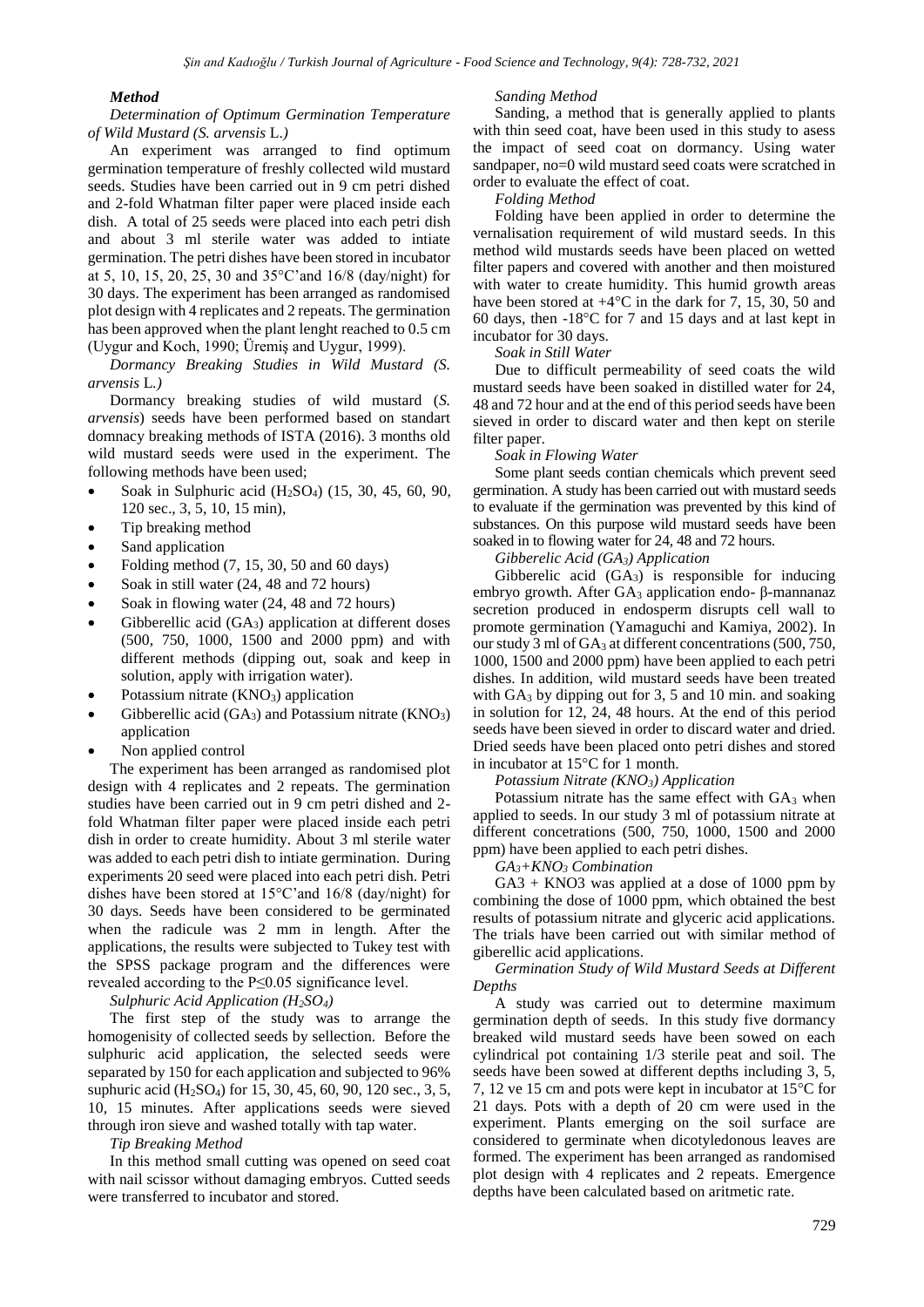## **Results and Discussion**

## *Determination of Optimum Germination Temperature of Wild Mustard Seeds*

During germination temperature studies the highest seed germination have been achieved at 15°C (%5) while none of the seeds germinated at lower temperatures like 0 and 5°C as well as higher temperatures like 30 and 35°C. The germination rate at 10, 20 and 25°C have been calculated as 2%, 3% and 2% respectively. Compared to germination breaked seeds the germination of non-treated control seeds were 5%. These findings showed that wild mustard seeds have high dormacy. The same results have been obtained from different studies of researchers. Ateş and Üremiş (2018) collected wild mustard seeds from wheat fields in Şanlıurfa ve Batman and established germination temperature studies with dormancy breaked seeds. In this study the minimum, optimum and maximum germination temperatures have been found as 10, 15, 25°C, respectively.

#### *Dormacy Breaking Studies*

The results of dormancy breaking studies have been given in Table 1.

#### *Sulphuric Acid Application*

When Wild mustard seeds stored at 15°C 30 minutes, the germination have not been achieved at lower storage periods. The most effective result (30% germination) has been obtained from suphuric acid application for 3 to 5 minutes. Several researchers worked on dormancy breaking with sulphuric acid. Güncan (1976) kept wild mustard seeds into concentrated sulphuric acid for 30 minutes and observed 1% to 9% germination. Erciş et al. (1993) applied concentrated sulphuric acid for 30 and 60 seconds and 3% of treated seeds germinated. Akın (2004) achieved 18% germination with sulphuric acid applied wild mustard seeds. Ateş (2017) carried a study with 12 month and 1 month stored seeds and found the highest germination (91.9%) in 60 seconds and 12 month stored seeds. In the same study burn and disruption was observed in seeds treated for 30 minutes with sulphuric acid. The impact of plant variety and duration of applications have been addressed in several other studies.

|  |  |  | Table 1. The germination percentages of seeds after different germination breaking experiments |  |  |
|--|--|--|------------------------------------------------------------------------------------------------|--|--|
|  |  |  |                                                                                                |  |  |

| rable 1. The germination percentages or seeds arier unterent germination breaking experiments<br>Application method | Time                  | Germination %    | Tukey Grup             |
|---------------------------------------------------------------------------------------------------------------------|-----------------------|------------------|------------------------|
|                                                                                                                     | $15 \text{ sec}$      | $\boldsymbol{0}$ | $\mathbf N$            |
|                                                                                                                     | 30 sec                | $\boldsymbol{0}$ | $\mathbf N$            |
|                                                                                                                     | 45 sec                | $\boldsymbol{0}$ | $\mathbf N$            |
|                                                                                                                     | 60 sec                | 5                | M                      |
|                                                                                                                     | 90 sec                | 10               | JK                     |
| Sulphuric Acid Application                                                                                          | 120 <sub>sec</sub>    | 20               | H                      |
|                                                                                                                     | 3 min                 | 30               | $\mathbf F$            |
|                                                                                                                     | $5 \text{ min}$       | 30               | $\mathbf{F}$           |
|                                                                                                                     | $10 \text{ min}$      | 20               | H                      |
|                                                                                                                     | $15$ min              | 10               | JK                     |
| <b>Tip Breaking</b>                                                                                                 |                       | 10               | J                      |
| Sanding                                                                                                             |                       | 30               | $\overline{F}$         |
|                                                                                                                     | 7 day                 | $\overline{5}$   | M                      |
|                                                                                                                     | 15 day                | 5                | M                      |
| Folding $(+4^{\circ}C)$                                                                                             | 30 day                | 5                | M                      |
|                                                                                                                     | 50 day                | 10               | <b>JKL</b>             |
|                                                                                                                     | 60 day                | 10               | $\rm JK$               |
| Folding $(-18^{\circ}C)$                                                                                            | 7 day                 | $\overline{2}$   | $\overline{\text{MN}}$ |
|                                                                                                                     | 15 day                | $\boldsymbol{0}$ | ${\bf N}$              |
|                                                                                                                     | 24 hours              | $\overline{0}$   | $\overline{N}$         |
| Soak in Still Water                                                                                                 | 48 hours              | 5                | <b>KLM</b>             |
|                                                                                                                     | 72 hours              | $\boldsymbol{0}$ | N                      |
|                                                                                                                     | $\overline{24}$ hours | $\boldsymbol{0}$ | $\overline{N}$         |
| Soak in Flowing Water                                                                                               | 48 hours              | 5                | M                      |
|                                                                                                                     | 72 hours              | 5                | LM                     |
|                                                                                                                     | $\overline{500}$ ppm  | 50               | $\mathbf D$            |
|                                                                                                                     | 750 ppm               | 80               | B                      |
| Giberrelic Acid (GA <sub>3</sub> ) Application                                                                      | 1000 ppm              | 97               | A                      |
|                                                                                                                     | 1500 ppm              | 60               | $\mathcal{C}$          |
|                                                                                                                     | 2000 ppm              | 40               | ${\bf E}$              |
|                                                                                                                     | 500 ppm               | 10               | I                      |
|                                                                                                                     | 750 ppm               | 15               | $\mathbf I$            |
| Potassium Nitrate (KNO <sub>3</sub> ) Application                                                                   | 1000 ppm              | 25               | G                      |
|                                                                                                                     | 1500 ppm              | 20               | H                      |
|                                                                                                                     | 2000 ppm              | 10               | J                      |
| Control                                                                                                             | Pure water            | 5                | $\mathbf M$            |
| 1000 ppm $GA_3 + \overline{KNO_3}$                                                                                  |                       | $\overline{98}$  | A                      |

P≤0.05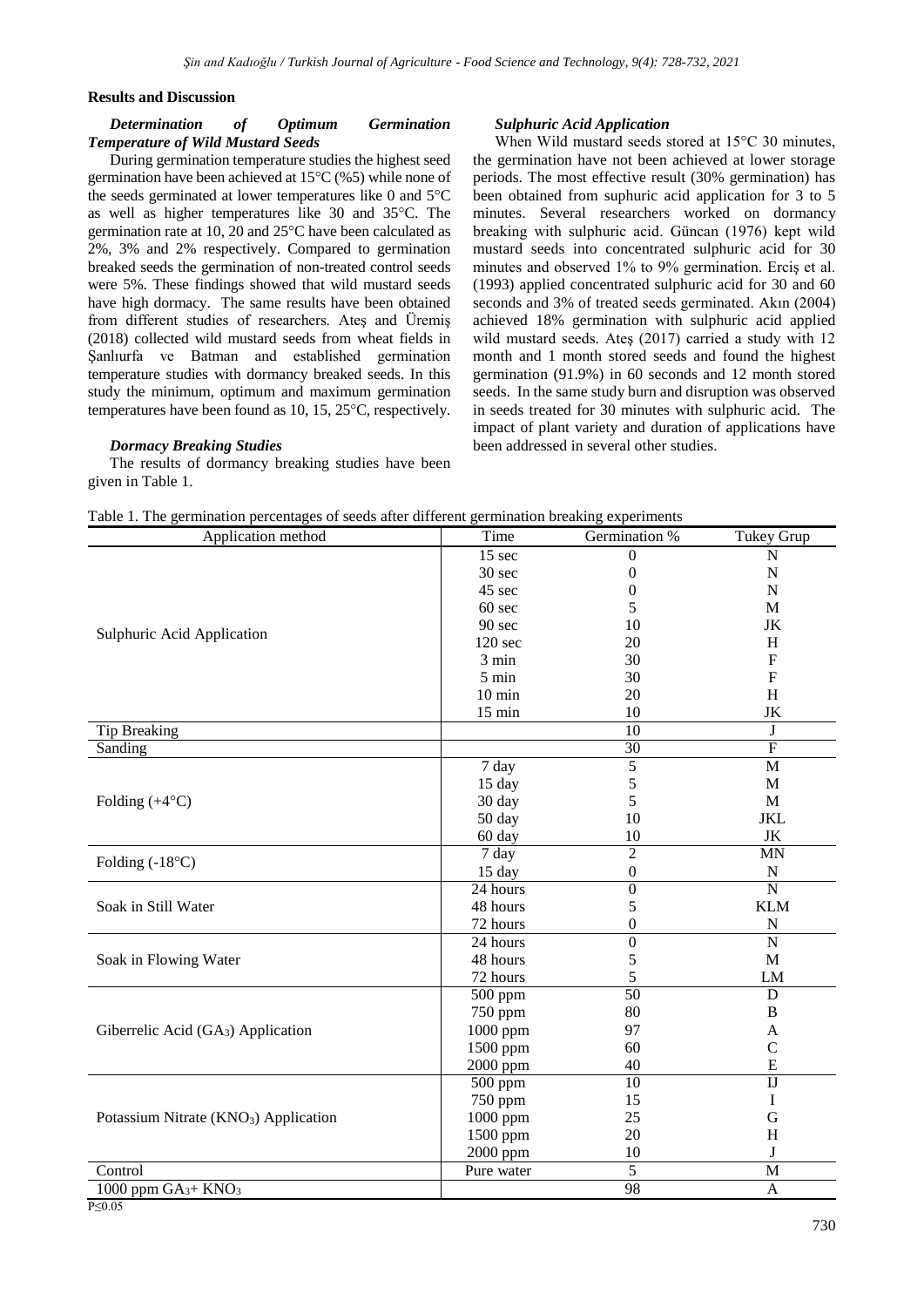#### *Tip Breaking and Sanding*

When tip breaking has been applied to wild mustard seeds germination have been calculated as 10% while the percentage have been 30% in sanding. Several studies reveal the effect of tip breaking and sanding. Ateş (2017) sanded 12 months stored seeds and observed 76% germination. In the same study the rate was 65.8% in 1 month old seeds. These results have been supported by finding that sanding promote seed germination.

#### *Folding Application*

After several storage conditions germination have been observed in seeds at -18°C. On the other hand, the germination rate of seeds stored at  $+4^{\circ}$ C for 7, 15, 30, 50 and 60 days have been found as 5, 5, 5, 10 and 10% respectively. Depending on these results increasing effect of longer duration period on germination have been determined.

## *Soak in Still and Flowing Water*

As seeds soaked in still and flowing distilled water at 24°C for 24, 48 and 72 hours have been assayed for germination and no effect of distilled water have been observed (Table 1). When Topuz (2007) established the same experiment with seeds resistant or susceptible to chlorosuphuron the germination percentage in resistant and susceptible populations were 71.8-75.0% and 27.1-31.2% respectively. In another study Ateş (2017) soaked seeds into distilled water for 6, 24, 48, 72, 96 and 120 hours and the germination percentage were 46.4, 26.5, 12.5, 3.5, 3.3, 2.0 respectively. In that study germination decreased parallel to duration increase.

#### *Gibberellic Acid (GA3) Application*

In this study GA<sub>3</sub> at different concentrations (500, 750, 1000, 1500 and 2000 ppm) has been applied to wild mustard seeds to determine the effect on germination. The most effective concentration for germination has been found as 1000 ppm GA<sup>3</sup> (97% germination) and the decrease occured when the concentration increased. The highest germination at 1000 ppm application has been observed in 5th day. In addition, the seeds have been soaked in 1000 ppm for 24, 48 and 72 hours as well as dipped of for 3, 5 and 10 minutes but germination has not been occured. Erciş et al. (1993), stored seeds for 6 months at room temperature and then treated seeds with H2SO<sup>4</sup> for 30 and 60 seconds and later applied 500 ppm GA3. The germination percentage was found 3% in only H2SO<sup>4</sup> application and 39% in H2SO4 and GA<sup>3</sup> combination. Topuz (2007) carried out a study with chlorsulfuron resistant and susceptible seeds and applied GA<sub>3</sub> at different concentrations (0.1, 1, 5 and 10 mM). In this study the statistical differences were not observed in the point of germination. Ateş (2017) worked with 1 month and 12 months stored seeds and evaluated 2000 ppm  $GA<sub>3</sub>$  as most effective concetration. The germination percentage with 1 month and 12 months seeds has been determined as 95.7% and 100%, respectively.

#### *Potassium Nitrate (KNO3) Application*

The wild mustard seeds have been treated with different concentrations of potassium nitrate  $(KNO<sub>3</sub>)$  for 30 days. The percentage in control plants have been calculated as 5% while this rate has been found as 25% in 1000 ppm. Goudey et al.  $(1987)$  used different chemicals  $(KNO<sub>3</sub>$  and NH4Cl) to break dormancy in seeds and no effect was observed with single application of each chemical but the rate increased to 90 % in chemical combination. Uludağ and Özer (1999) treated seeds with different chemicals  $(GA_3, KNO_3, H_2SO_4)$  as well as applied mechanical methods (scratch) to break dormancy. In  $KNO<sub>3</sub>$  treatment the germination of *Cerastium dichotomum* L. seeds were determined as 90%. In other research Ateş (2017) applied  $KNO<sub>3</sub>$  at concetrations of 0.5, 1, 3, 4% to 1- and 12-monthold wild mustard seeds and the germination percentage at 0.5% concentration were 75.1% and 47.8% respectively

At the end of this study the ideal germination rate  $(97%)$  has been achieved in 1000 ppm  $GA_3$  application and irrigation water for 5 days. In order to promote hormonal germination three methods including sanding, 1000 ppm gibberelic acid and 1000 ppm potassium nitrate+1000 ppm gibberellic acid have been applied together. Sanding+gibberellic acid has caused 92.5% decrease in the germination while potassium nitrate+gibberellic acid application resulted in 98% increse.

#### *Seed Germination at Different Soil Depths*

In depth study wild mustard seeds treated with 1000 ppm GA<sup>3</sup> and KNO<sup>3</sup> for 48 hours to break dormancy have been used. The optimum germination percentage has been achieved as 100% at 3 and 5 cm depths. Parallel to increase in depth the germination has decreased. The germination decreased to 75% at 7 cm depth and at 12-15 cm seeds have not been able to emerge to soil surface.

## **Results**

Wild mustard is an annual Mediterranean plant that is distributed mainly in lentil and sugarbeet fields, gardens and pastures. The higher dormancy level of plant hardens the studies.

It is one of the plants that is difficult to study due to the high rate of dormancy in its seeds. To select the proper management method its essential to know plant biology. The optimum germination temperature of newly collected seeds having dormacy have been determined as  $15 \degree C$ . During studies with different applications (soak in sulphuric acid for 3-5 minutes, sanding) the germination percentage have been not found as much as 30%. The other application had little effect on dormancy by affecting coat permeability. About 97% germination has occured at 1000 ppm GA<sup>3</sup> application for 5 days. While 98% observed at 1000 ppm  $GA_3+KNO_3$  treatment for 2-3 days. The plant is economically important and the results of studies like this will promote further studies.

#### **References**

- Akın B. 2004. Dormansi kırıcı yöntemlerin yabancı ot tohumları üzerinde etkileri. Dumlupınar Üniversitesi Fen Bilimleri Enstitüsü, Yüksek Lisans Tezi, Kütahya.
- Anonymus 2017. Buğday Entegre Mücadele Teknik Talimatları. T.C. Gıda, Tarım ve Hayvancılık Bakanlığı, Tarımsal Araştırmalar ve Politikalar Genel Müdürlüğü, Bitki Sağlığı Araştırmaları Daire Başkanlığı, Ankara, 138 sayfa.
- Ateş E. 2017. Batman ve Şanlıurfa buğday alanlarında bulunan yabancı otlar ile yabani hardal (*Sinapis arvensis* L.) ve kısır yabani yulaf (*Avena sterilis* L.)'ın bazı biyolojik özelliklerinin belirlenmesi. Mustafa Kemal Üniversitesi / Fen Bilimleri Enstitüsü, Yüksek Lisans Tezi.